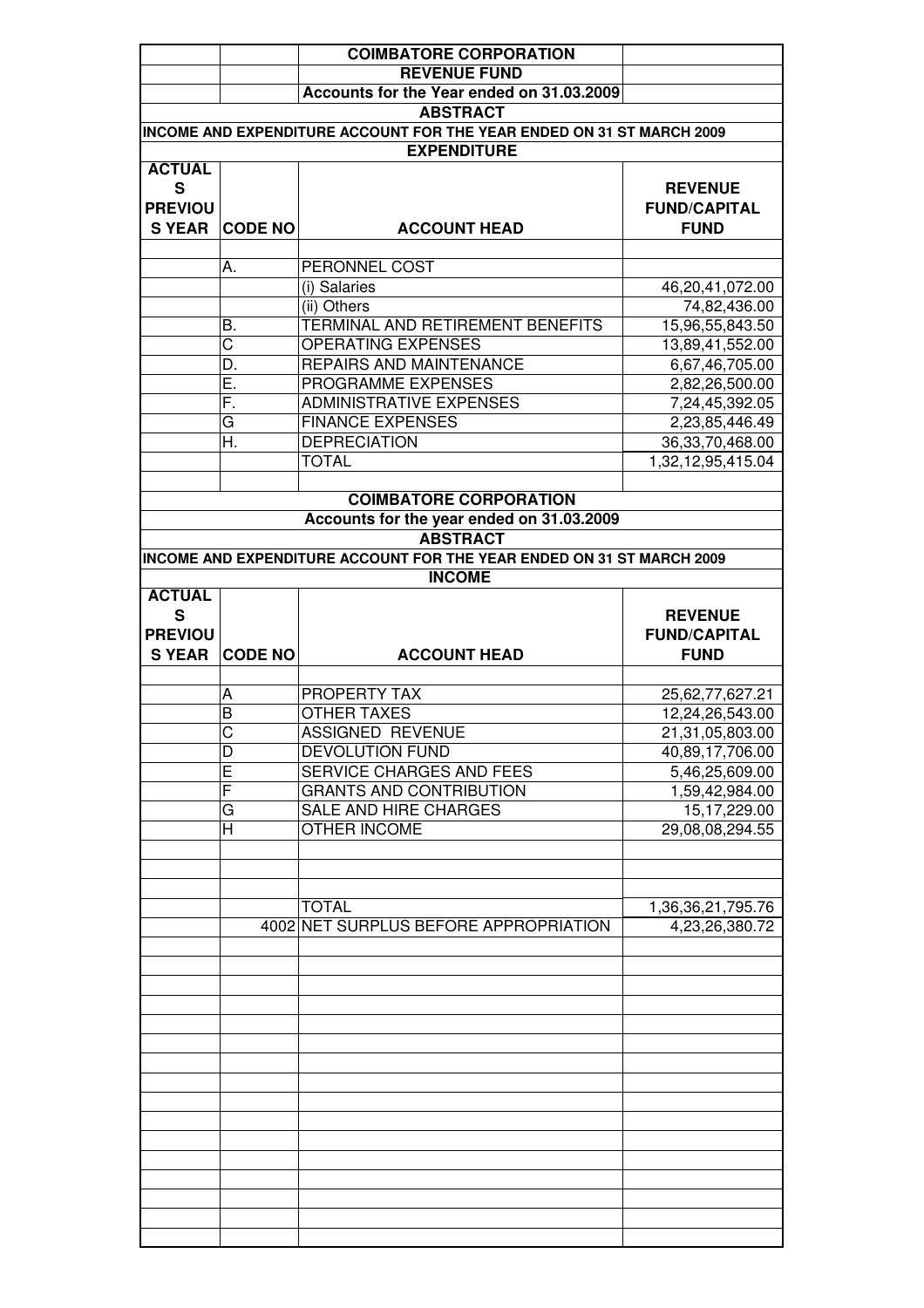|             | <b>COIMBATORE CORPORATION</b>                                                |                                    |
|-------------|------------------------------------------------------------------------------|------------------------------------|
|             | Accounts for the Year ended on 31.03.2009<br><b>SCHEDULE TO</b>              |                                    |
|             | INCOME AND EXPENDITURE ACCOUNT- APPROPRIATION FOR THE YEAR ENDED ON 31.03.09 |                                    |
|             |                                                                              |                                    |
|             | 4001 Accumulated surplus/deficit                                             | 16,09,30,83,167.74                 |
|             |                                                                              |                                    |
| <b>ADD</b>  |                                                                              |                                    |
|             | 4002 Income and Expenditure account                                          | 4,23,26,380.72                     |
|             | 1088 Prior year Income                                                       | 22,63,52,940.33                    |
|             |                                                                              | 16,36,17,62,488.79                 |
| <b>LESS</b> |                                                                              |                                    |
|             | 2041 Prior Year Expenses                                                     | 5,76,82,971.70                     |
|             | 4002 Net Deficit                                                             |                                    |
|             | 4001 Balance                                                                 | 16,30,40,79,517.09                 |
|             |                                                                              |                                    |
|             | Accounts for the Year ended on 31.03.2009<br><b>SCHEDULE TO</b>              |                                    |
|             | INCOME AND EXPENDITURE ACCOUNT FOR THE YEAR ENDED ON 31 ST MARCH 2009        |                                    |
|             | <b>EXPENDITURE</b><br><b>REVENUE</b>                                         |                                    |
|             |                                                                              | <b>FUND/CAPITAL</b><br><b>FUND</b> |
|             |                                                                              | <b>RS</b>                          |
|             | A. PERSONNEL COST:                                                           |                                    |
|             | I) SALARIES                                                                  |                                    |
|             |                                                                              |                                    |
|             | 2001 Pay including Personal Pay                                              | 26,97,86,862.50                    |
|             | 2002 Special pay                                                             | 1,52,84,034.00                     |
|             | 2003 D.A                                                                     | 13,09,38,112.50                    |
|             | 2004 Interim Relief                                                          | 1,32,93,119.00                     |
|             | 2005 H.R.A                                                                   | 1,55,27,624.50                     |
|             | 2006 C.C.A                                                                   | 43,29,242.00                       |
|             | 2007 Cash Allowance                                                          |                                    |
|             | 2008 Conveyance Allowance                                                    | 18,93,698.00                       |
|             | 2009 Medical Allowance                                                       | 21,02,722.50                       |
|             | 2010 Other Allowance                                                         | 14,97,343.00                       |
|             | 2011 Ex-Gratia/Bonus                                                         | 73,88,314.00                       |
|             | Total                                                                        | 46,20,41,072.00                    |
|             |                                                                              |                                    |
|             | A. PERSONNEL COST                                                            |                                    |
|             | ii) OTHERS                                                                   |                                    |
|             |                                                                              |                                    |
|             | 2012 Travel expense                                                          | 15,76,183.00                       |
|             | 2013 Leave Travel Concession                                                 |                                    |
|             | 2014 Supply of Uniform                                                       | 37,57,009.00                       |
|             | 2025 Conveyance Charges                                                      |                                    |
|             | 2042 Hospital Stoppages/ Reimburesement of Medio                             |                                    |
|             | 2051 Training Programme-Expenses                                             | 72,100.00                          |
|             | 2055 Staff Welfare expenses                                                  | 20,77,144.00                       |
|             | Total                                                                        | 74,82,436.00                       |
|             | B. TERMINAL AND RETIREMENT BENEFITS:                                         |                                    |
|             |                                                                              |                                    |
|             | 2031 Pension (Superannuation/Retiring/ Invalid etc.,                         | 12,71,62,815.50                    |
|             | 2032 Commuted Value Of Pension                                               | 1,56,66,949.00                     |
|             | 2033 Death cum retirement Gratutity                                          | 1,66,57,699.00                     |
|             | 2034 Special Provident Fund -cum-Gratuity Scheme                             |                                    |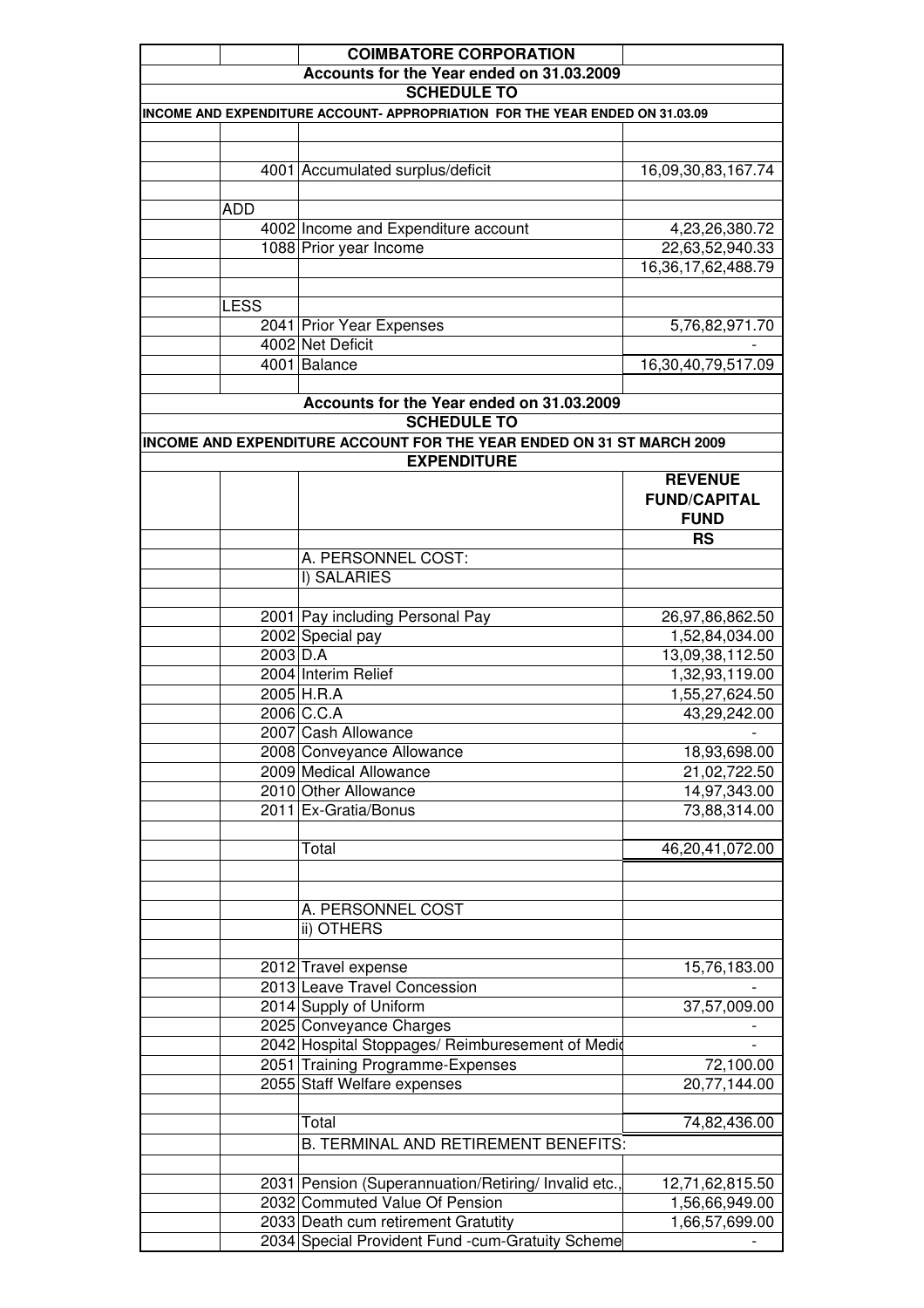| 2035 Group Insurance Sheme -Management Contrit       |                 |
|------------------------------------------------------|-----------------|
| 2039 Pension Contribution to Municipal Employees I   |                 |
| 2053 Pension and Leave Salary Contribution           | 1,68,380.00     |
|                                                      |                 |
| Total                                                | 15,96,55,843.50 |
|                                                      |                 |
| <b>C. OPERATING EXPENSES</b>                         |                 |
|                                                      |                 |
| 2043 Expenditure on Food Sampling                    |                 |
|                                                      |                 |
| 2084 Maintenance of Garden/Park                      | 14,20,241.00    |
| 2086 Power charges for sewerage system / pumping     |                 |
| 2088 Power charges for Street Lights                 | 5,24,11,848.00  |
| 2089 Maintenace expenses for Street Lights           | 1,89,68,659.00  |
| 2090 Wages                                           | 54,81,185.00    |
| 2091 Stores-written off                              |                 |
| 2092 Petrol / Diesel Evaporation                     |                 |
| 2096 Removal Debris                                  | 73,74,005.00    |
| 2100 Sanitary/Conservancy Expenses                   | 4,80,08,696.00  |
| 2101 Expenses on Sanitary Materials                  | 6,77,269.00     |
| 2102 Pauper Charges                                  |                 |
| 2107 Cost of Medicines                               | 18,12,264.00    |
| 2108 Rent on Buildings                               | 12,351.00       |
| 2109 Hospital Expenses other than Medicines          | 1,82,493.00     |
| 2110 Diet to Patients                                |                 |
|                                                      | 35,418.00       |
| 2119 Fodder (Animal Feed)                            | 20,67,838.00    |
| 2120 Zoological Garden - Maintenance                 | 4,89,285.00     |
| 2121 Running of Libraries/ Reading Rooms             |                 |
| 2087 Power charges for Head Water works, Pumpin      |                 |
| 2130 Hire charges for supply of waters through priva |                 |
|                                                      |                 |
| Total                                                | 13,89,41,552.00 |
|                                                      |                 |
| <b>D.REPAIRS AND MAINTENACE</b>                      |                 |
|                                                      |                 |
|                                                      |                 |
| 2016 Light Vehicles-Maintenance                      | 3,26,71,214.00  |
| 2049 Maintenance of Office Buildings                 | 3,10,000.00     |
| 2050 Repairs and Maintenance of Office Tools and F   | 4,02,075.00     |
| 2070 Heavy Vehicles- Maintenance                     | 2,33,92,357.00  |
| 2071 Repairs and Maintenace-Roads and Pavement       | 78,17,329.00    |
| 2072 Repairs and Maintenance-Roads and Pavemer       | 50,000.00       |
| 2073 Repairs and Building - Buildings                | 18,07,869.00    |
| 2074 Repairs and Building - Subways and cause wa     |                 |
| 2075 Repairs and Maintenance- Bridges and Flyove     |                 |
| 2076 Repairs and Maintenance - Storm Water Drains    |                 |
| 2077 Repairs and Maintenace- Instruments, Plkant a   | 2,13,057.00     |
| 2078 Restoration of Road Cuts                        |                 |
|                                                      |                 |
| 2079 Maintenace of Nutritious Meal Centres           | 33,634.00       |
| 2080 Maintenance of Improvement of Slum Areas        |                 |
| 2081 Maintenance Charges for Railway Leval Crosir    |                 |
| 2085 Plants, Manure, Implements etc.,                |                 |
|                                                      |                 |
| 2122 Maintenance of Lodging Houses/ Rest Houses      |                 |
| 2123 Maintenance of Kalyana Mandapam / Commur        | 49,170.00       |
| 2124 Maintenance of Cinema Theatre                   |                 |
|                                                      |                 |
| 2125 Maintenance expenses- Water supply / Sewera     |                 |
| 2128 Royalty                                         |                 |
| 2129 Maintenance Charges to TWAD Board/ Metr W       |                 |
|                                                      |                 |
| Total                                                | 6,67,46,705.00  |
|                                                      |                 |
|                                                      |                 |
|                                                      |                 |
|                                                      |                 |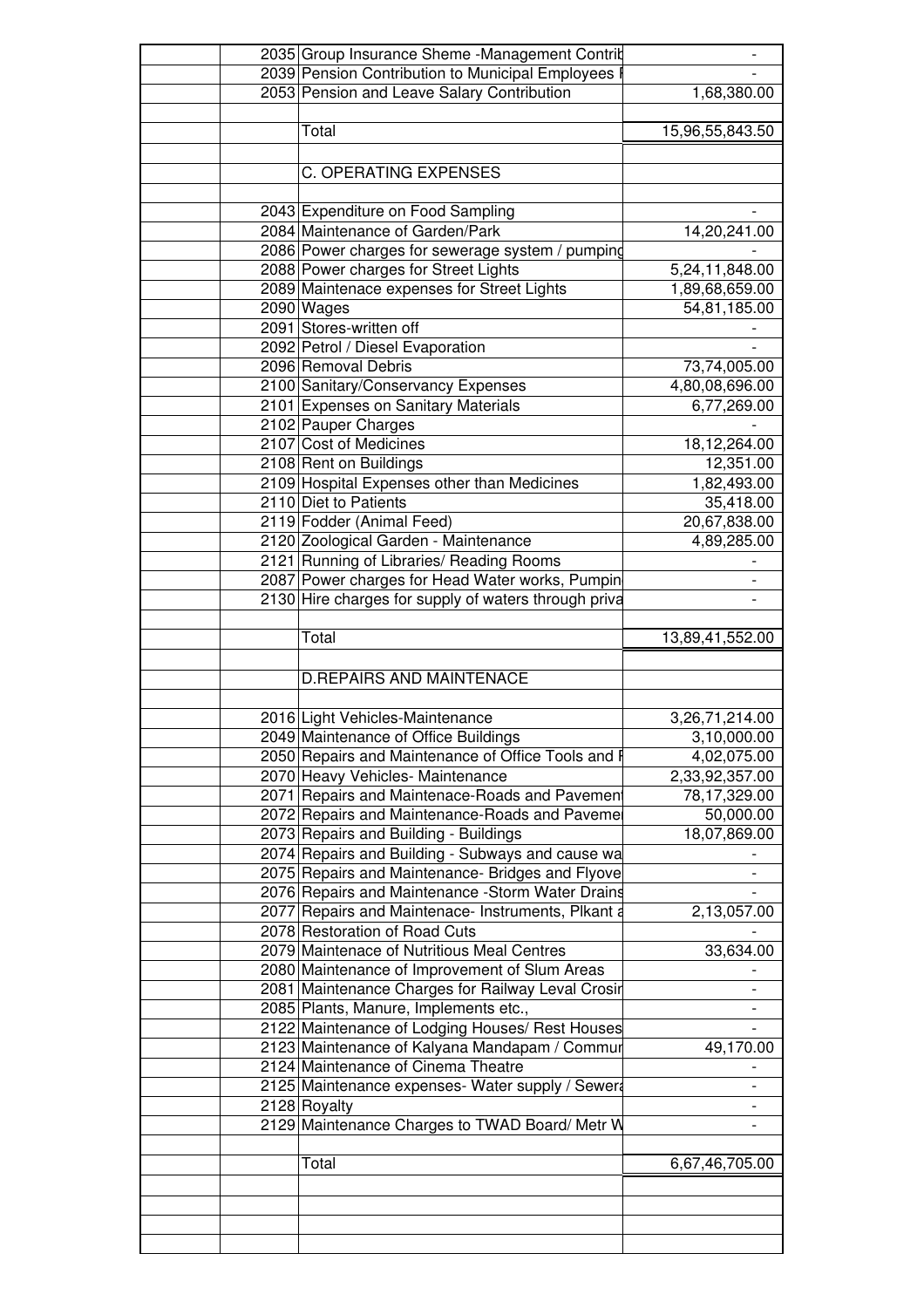|  | <b>E.PROGRAMME EXPENSES</b>                           |                    |
|--|-------------------------------------------------------|--------------------|
|  |                                                       |                    |
|  | 2052 Professional Charges                             | 45,11,679.00       |
|  | 2056 Exhibition expenses                              |                    |
|  |                                                       | 1,12,500.00        |
|  | 2064 Expenses on opening Ceremonies                   | 35,565.00          |
|  | 2065 Election expenses                                | 26,265.00          |
|  | 2103 Fairs and festivels                              |                    |
|  | 2105 Improvements to Compost Yard                     | 2,13,80,489.00     |
|  | 2106 Anti Filaria/ Anti Malaria Operations            | 21,60,002.00       |
|  |                                                       |                    |
|  | Total                                                 | 2,82,26,500.00     |
|  |                                                       |                    |
|  |                                                       |                    |
|  | F. ADMINISTRATIVE EXPENSES                            |                    |
|  |                                                       |                    |
|  | 2015 Telephone Charges                                | 27,02,696.00       |
|  | 2017 Legal Expenses                                   | 3,49,361.00        |
|  | 2018 Stationery And printing                          | 1,06,24,535.00     |
|  | 2019 Advertisement Charges                            | 1,87,03,315.00     |
|  |                                                       |                    |
|  | 2020 Other Expenses                                   | 73,66,830.05       |
|  | 2024 M.O Commission (Pension)                         |                    |
|  | 2026 Computer Operational Expenses                    | 95,73,812.00       |
|  | 2040 Mucipal Contribution to other Funds/ Schemes     |                    |
|  | 2046 Books and Periodicals and Magazines              | 65,163.00          |
|  | 2047 Postage and Telegrams and fax Charges            | 2,09,985.00        |
|  |                                                       | 1,75,09,617.00     |
|  | 2048 Electricity Consumptiom Charges for office Bui   |                    |
|  | 2054 Contributions                                    | 22,23,700.00       |
|  | 2061 Sitting fees /Honorarium for the Councillors     | 5,82,847.00        |
|  | 2062 Council Department _travel Expenses              | 24,74,290.00       |
|  | 2063 Expenses on Hospitality/Entertainment            | 59,241.00          |
|  | 2095 Survey Charges                                   |                    |
|  |                                                       |                    |
|  | Total                                                 | 7,24,45,392.05     |
|  |                                                       |                    |
|  |                                                       |                    |
|  | <b>G. FINANCE EXPENSES</b>                            |                    |
|  |                                                       |                    |
|  | 2021 Property Tax- Vacancy Remission                  |                    |
|  | 2022 Provision for Doubtful Collection of Revenue Ite |                    |
|  | 2023 Irrecoverable Revenue Items Written off          |                    |
|  |                                                       |                    |
|  |                                                       |                    |
|  | 2027 Interest Charged by the Bank                     |                    |
|  | 2028 Bank Charges                                     | 74,010.49          |
|  | 2029 Interest on Loans /ways and Means Advance        | 2,01,97,061.00     |
|  | 2030 Lapsed Deposit- Refund                           |                    |
|  | 2036 Audit Fees                                       | 21,14,375.00       |
|  |                                                       |                    |
|  |                                                       |                    |
|  | Total                                                 | 2,23,85,446.49     |
|  |                                                       |                    |
|  | H. DEPRECIATION                                       |                    |
|  | 2037 Loss on Sale of Assets                           |                    |
|  | 2038 Depreciation                                     | 36, 33, 70, 468.00 |
|  |                                                       |                    |
|  | Total                                                 |                    |
|  |                                                       | 36, 33, 70, 468.00 |
|  |                                                       |                    |
|  |                                                       |                    |
|  |                                                       |                    |
|  |                                                       |                    |
|  |                                                       |                    |
|  |                                                       |                    |
|  |                                                       |                    |
|  |                                                       |                    |
|  |                                                       |                    |
|  |                                                       |                    |
|  |                                                       |                    |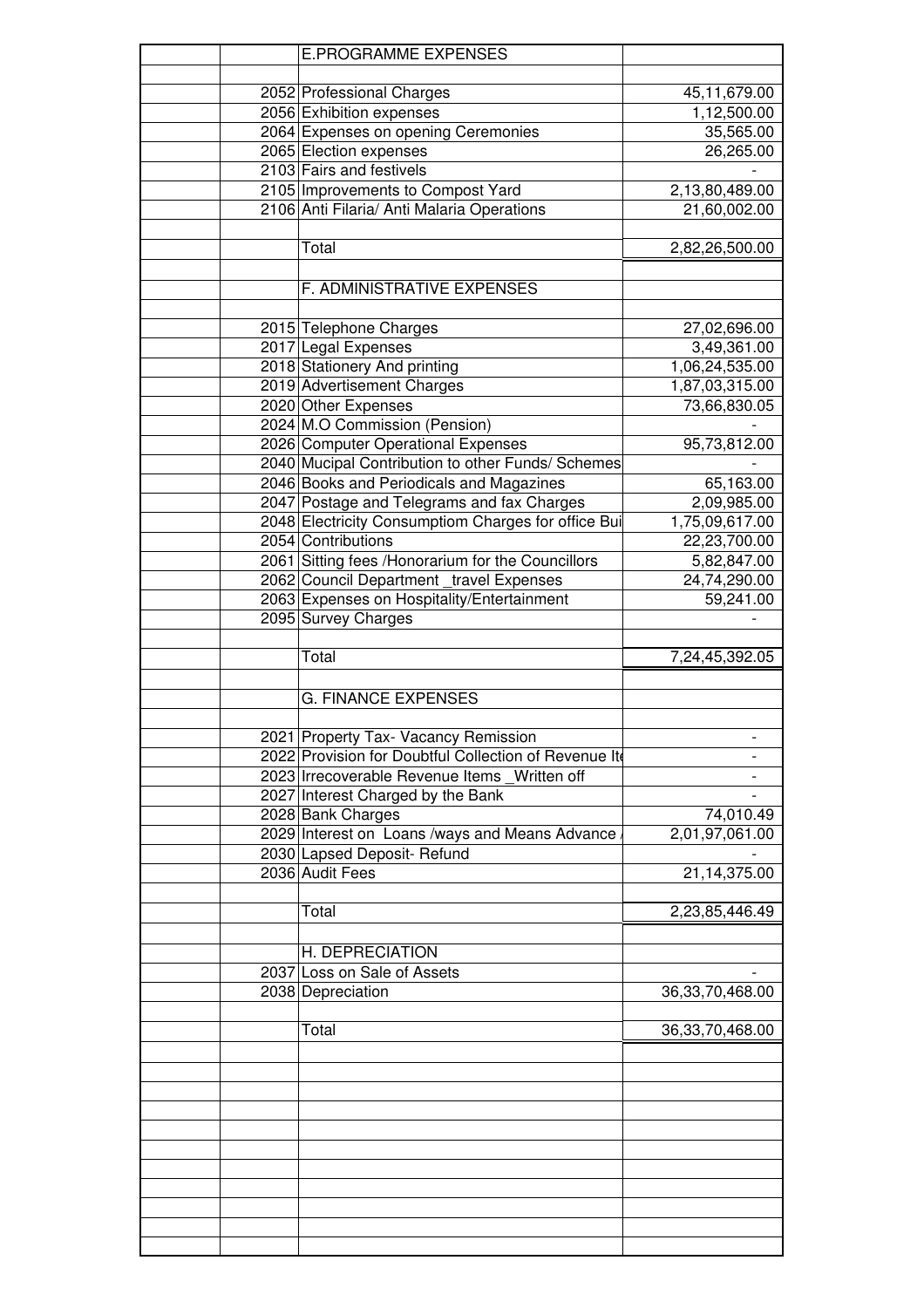| INCOME AND EXPENDITURE ACCOUNT FOR THE YEAR ENDED ON 31 ST MARCH 2009 |                          |
|-----------------------------------------------------------------------|--------------------------|
| <b>INCOME</b>                                                         |                          |
| A. PROPERTY TAX                                                       |                          |
| 1001 Property Tax for General Purpose                                 | 25,62,77,627.21          |
| 1002 Water supply and Drainage tax                                    |                          |
| 1003 Education Tax                                                    | $\overline{\phantom{a}}$ |
| 1005 Excess Remittance-(Excess collection) Proper                     |                          |
|                                                                       |                          |
| Total                                                                 | 25,62,77,627.21          |
|                                                                       |                          |
| <b>B. OTHER TAXES</b>                                                 |                          |
| 1006 Profession Tax                                                   | 12,24,26,543.00          |
| 1007 Pilgrim Tax                                                      |                          |
| 1008 Tax on Carriages and Animals                                     | $\overline{a}$           |
| 1009 Tax on carts                                                     |                          |
| 1010 Servant tax                                                      | $\overline{\phantom{a}}$ |
| 1011 Advertisemnent Tax                                               | $\overline{\phantom{a}}$ |
|                                                                       |                          |
| Total                                                                 | 12,24,26,543.00          |
|                                                                       |                          |
| C. ASSIGNED REVENUE                                                   |                          |
|                                                                       |                          |
| 1046 Duty on transfer of Property                                     | 20,73,89,182.00          |
| 1047 Entertainment Tax                                                | 57,16,621.00             |
| 1048 Magisterial Fines                                                |                          |
| 1049 Compensation for Toll                                            |                          |
| 1050 Assignment Revenue                                               |                          |
|                                                                       |                          |
| Total                                                                 | 21,31,05,803.00          |
| D. DEVOLUTION FUND                                                    |                          |
|                                                                       |                          |
| 1053 Devolutuion Fund                                                 | 40,89,17,706.00          |
|                                                                       |                          |
| Total                                                                 | 40,89,17,706.00          |
| E. SERVICE CHARGES AND FEES                                           |                          |
|                                                                       |                          |
| 1016 Fees under Places of Public Resorts Act                          |                          |
| 1017 Trade Licence Fees                                               | 90,56,567.00             |
| 1018 Licence Fees under PFA                                           | 1,11,202.00              |
| 1019 Building Licence Fees                                            | 1,63,52,327.00           |
| 1020 Encroachment Fees                                                | 10,930.00                |
| 1021 Parking Fees                                                     | 1,00,69,443.00           |
| 1024 Private Market Fees                                              |                          |
| 1025 Advertisement Fees                                               | 12,602.00                |
| 1026 Fees for Bays and other receipts in the Bus Sta                  | 56,66,830.00             |
| 1029 Survey Fees                                                      | 1,55,415.00              |
| 1032 Fees for fishery Rights                                          |                          |
| 1039 Fees on pay and use toilets                                      | 1,15,78,384.00           |
| 1044 Other fees                                                       | 12,12,014.00             |
| 1054 Copy Application Fees                                            | 3,05,905.00              |
| 1064 Receipts From Hospitals and Dispensaries                         | 93,990.00                |
| 1081 Initial Amount for New water supply and draina                   |                          |
| 1082 Water supply connection charges                                  | -                        |
| 1083 Metered/ tap water charges                                       | -                        |
| 1084 Charges for water supply through Lorries/tank                    | $\overline{\phantom{0}}$ |
| 1085 Septic tank cleaning charges                                     | $\overline{\phantom{0}}$ |
| 1086 Sewerage connection charges                                      | -                        |
|                                                                       |                          |
| Total                                                                 | 5,46,25,609.00           |
|                                                                       |                          |